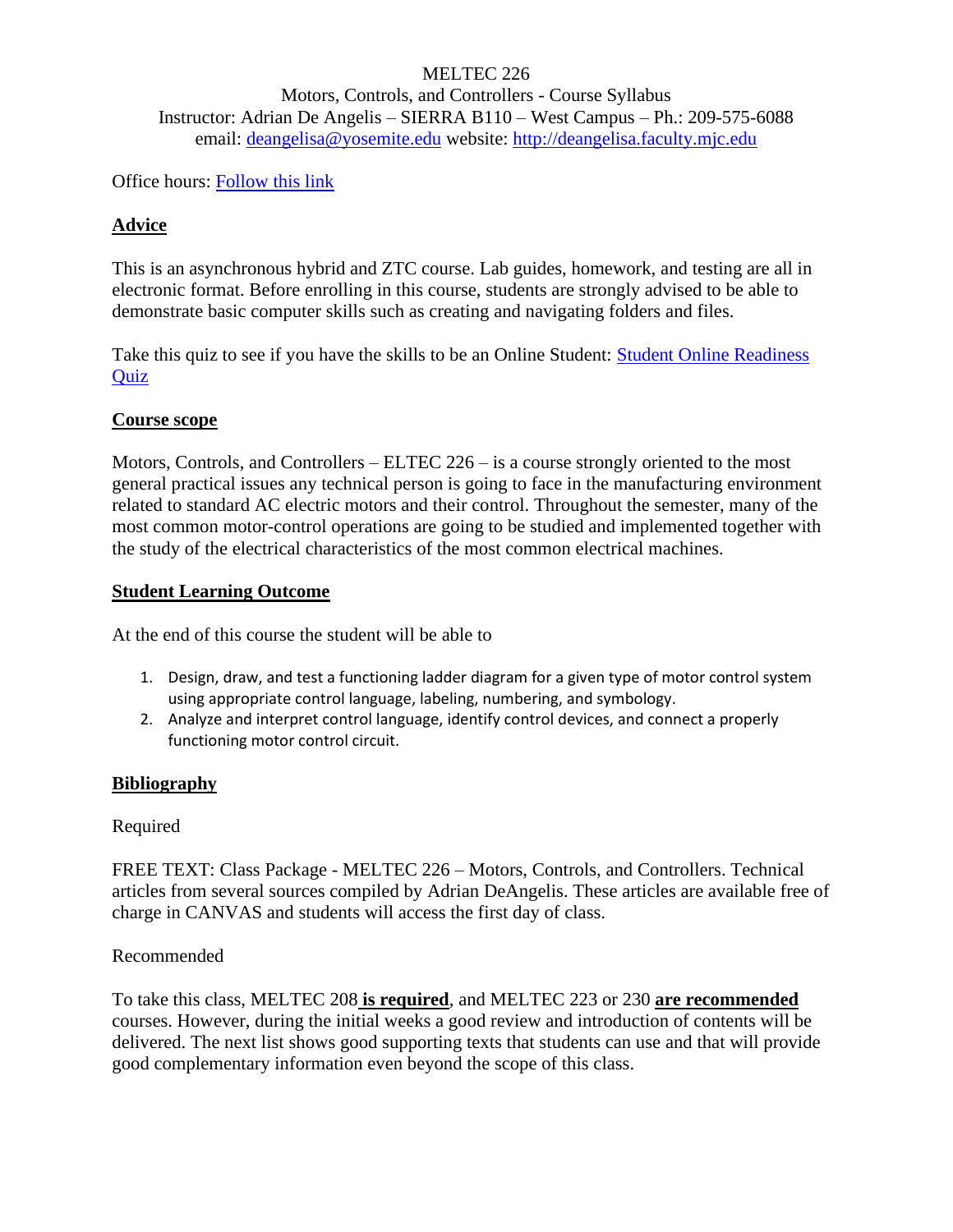1. Electrical Field Reference Handbook, NJACT, Thomson Delmar Learning

2. Electrical Motor Controls, Gary Rockis and Glen Mazur, ATP Publication

3. Electric Motor Control, Stephen L. Herman, Thomson – Delmar Learning

4. Electric Motors and Control Techniques, Irving M. Gottlieb, McGraw Hill.

5. STALLCUP'S Generator, transformer, Motor and Compressor, James G. Stallcup, Jones and Bartlett.

On-line free resources

- • [http://deangelisa.faculty.mjc.edu](http://deangelisa.faculty.mjc.edu/)
- • [GENERAL ELECTRIC -](https://electrification.us.abb.com/publibrary) GE- ABB Publication Library
- EATON [101 Training Series](https://www.eaton.com/us/en-us/support/training/101-basics-series.html)
- • [ROCKWELL AUTOMATION –](https://www.rockwellautomation.com/en-us/support/documentation/literature-library.html) ALLEN BRADLEY Literature Library
- EandM SIEMENS USA [STEP 2000 Training Program](https://www.eandm.com/Products/Content/Siemens/Training/Siemens_Courses.aspx)
- • [SCHNEIDER ELECTRIC USA -](https://www.se.com/us/en/download/) Documentation and Software

# **Attendance prior and after Census Day**

Attendance will be taken daily. Regular attendance is essential to ensure success in this course and that laboratory procedures are clearly understood. Students must email giving notice to the instructor if they are planning to miss a class before the end of second week (prior to census day) to avoid being dropped from the course. After the second week, it is the student responsibility to drop this course. If after the second week, and before the completion of the 75% of the course, a student stops attending but forgets to drop the class, the instructor could, unintentionally, overlook the situation and fail to drop the student from the roster. In such case, the final grade will be likely an "F". However, a student showing a pattern of several consecutive missed assignments can be interpreted as a permanent absence in which case the instructor may drop the student without giving previous notice.

# **Lab Requirements**

A safe laboratory environment is essential. Safety procedures are most often given during the lecture period. If, in the opinion of the instructor, you are unaware of the proper safety procedures for a particular laboratory exercise because of excessive absences, you may not be allowed to participate in that exercise. The labs will be developed at dangerous levels of voltage and current. Therefore, it will be neither a playground nor a freewill space. SAFETY REQUIREMENTS WILL BE FOLLOWED AT ALL TIMES. The instructor will work both as instructor and supervisor. In such character, the instructor will explain how to perform tasks, will supervise the development of the teams, and will not intervening in the class dynamic unless it is evident that the group is having difficulties. Good results are expected within a reasonable time frame according to different situations.

Most of the labs are designed as a team endeavor; groups of two or three persons will work together. Differences of character might arise and, as it happens in a real work environment, these differences will have to be put aside in order to achieve the successful completion of the work at hand. A professional attitude in front of differences is a calm and cold analysis of the problem, looking for a solution and not for the self-satisfaction of "being the winner" of the discussion. The quality of the team effort will be a factor for a positive evaluation on the lab.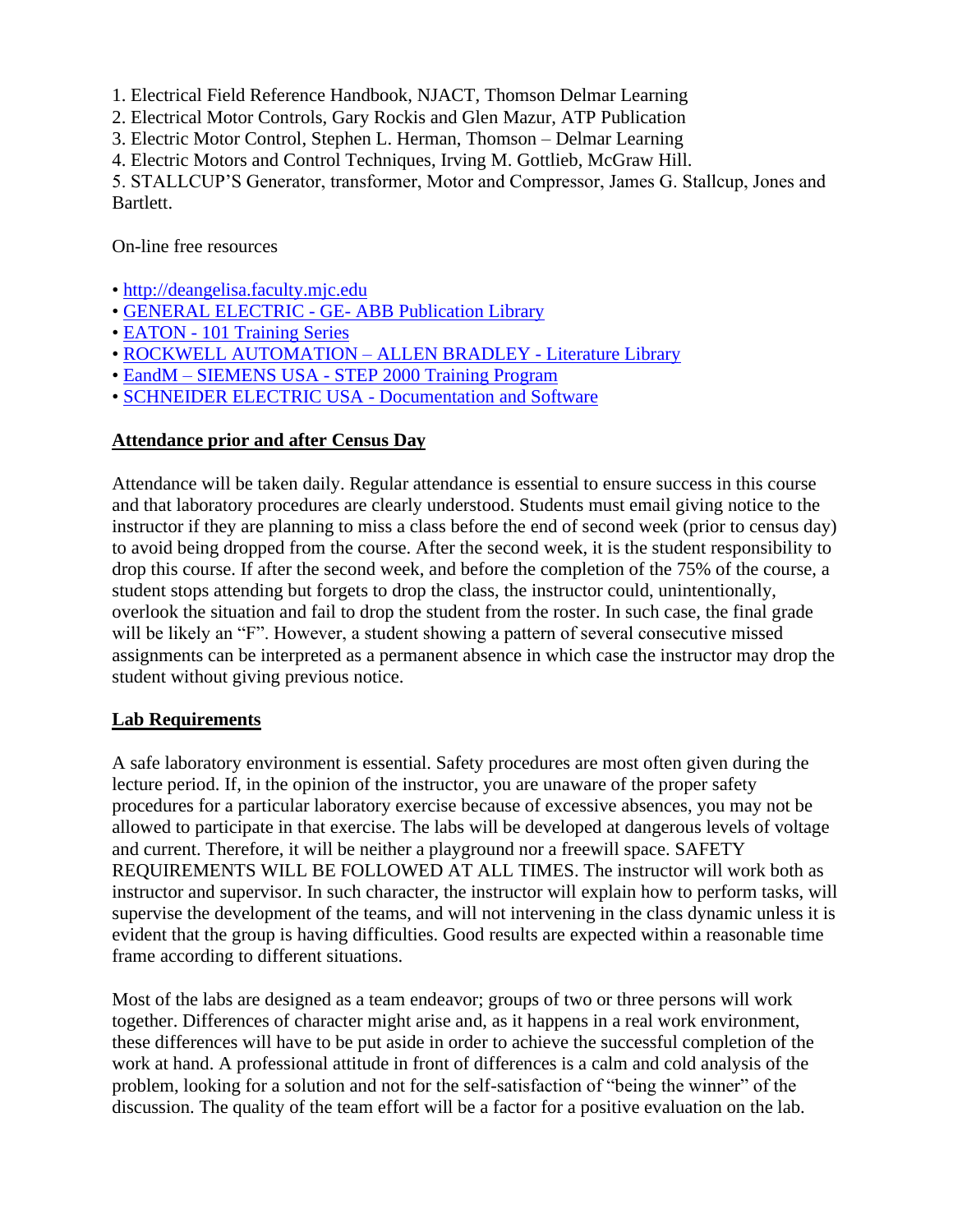As it was said, workplace rules apply, such as:

- 1. Be on time
- 2. Come ready
- a. Read the lab material ahead of time,
- b. Bring your notes (class notes and questions)
- 3. Plan your work and set your area
- 4. Don't quarrel with your team mate, discuss differences calmly
- 5. Stop 15 to 20 min before the end of the class and clean your area

You'll be provided with instruments, tools, safety glasses, and hygienic resources to prevent the spread of Covid-19. ONCE IN THE LAB AREA (B102) WEARING PPE IS MANDATORY – NO EXCEPTIONS.

# **Exams and Grading Criteria**

Class Participation

Being on-time, staying on-task, and keeping self-engaged in the subject, although leave a lot of margin for subjectivities from the point of view of the student and the instructor, is going to be considered and awarded. "Class Participation" includes punctuality, readiness, engagement with the subject, cooperation, team spirit. Class Participation represents 5% of the final grade.

## Homework

Homework will be delivered through CANVAS; it will mostly consist of questions based on the technical articles from the class package; however, some written assignments (paper based) will be required. These written assignments will be delivered as handouts. There will be plenty time to turn in homework, therefore, HW must be completed by the due day specified during the class agenda. After the due day, homework assignments will be rendered "not done" – 0 points. HW represents 25% of the final grade

## Labs

Labs are expected to be completed within the timeframe specified when the class agenda is set, but periods of catch up will be available to complete lab assignments. Basically, labs will be evaluated based on their functionality. But, use of work practices, work ethic, and teamwork are factors that will affect the overall evaluation of the lab. There are some less subjective matters on the evaluation of the development of labs such as:

1. Methodicalness – proved through the development of notes, schematics, or charts to keep record of circuits details, variants, or measurements.

- 2. Clear wiring.
- 3. Prompt functionality.
- 4. Accurate diagnostic of faults.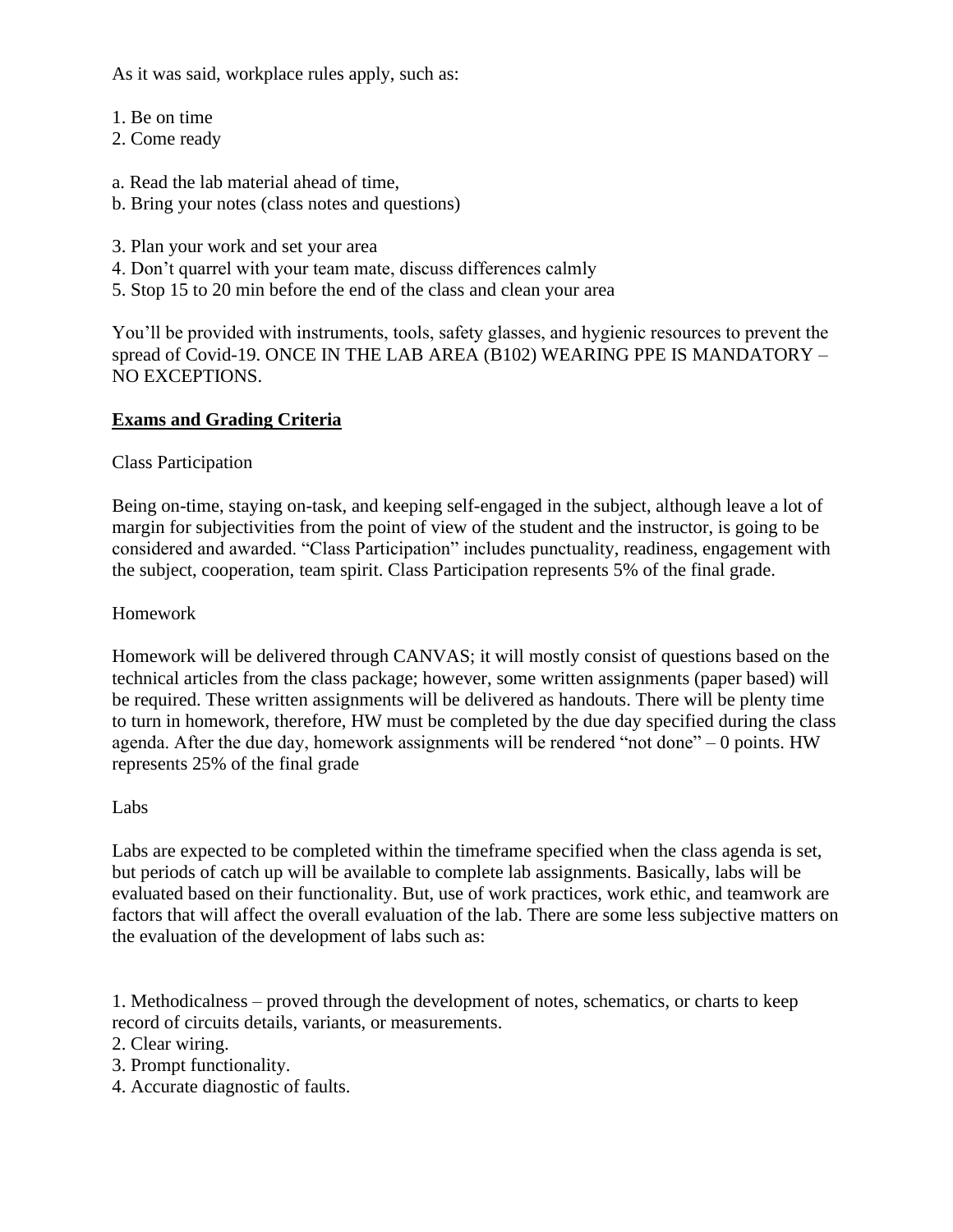To help the understanding of the expectations for labs, a rubric will be delivered in each exercise. Labs represent 25% of the final grade.

# Exams

Several small exams will be taken throughout the semester and a comprehensive final exam at the end of the semester. Review or Summative Exams will be delivered at the beginning of classes or as the conclusion of subjects. They will be short exams paper-based or electronic (in CANVAS). They will represent 20% of the final grade.

The Final Exam is VERY IMPORTANT. It is the culmination of this course, and it will cover the totality of the course. The final exam will be held in the sixteenth week. The final exam represents 25% of the final grade and it must be correct in a 50% or more. Not taking the final exam, or having an F as grade, automatically disqualifies a student who will then not pass the course. Only in very special cases a student that misses the Final will receive an incomplete grade (IF or ID) in order to give him/her the opportunity to take the exam another day. Fail to do so will grant an automatic F or D.

In summary

| Participation                             | 5%  |
|-------------------------------------------|-----|
| lHomework                                 | 25% |
| Labs                                      | 25% |
| lReview or Summative Exams                | 20% |
| Final Exam (at least 50% must be correct) | 25% |

## Grading

Although some exception might apply, a "C" is required to complete successfully this course. That is the equivalent of the 70% of the total points (gathered between participation, homework, labs, and exams) with the strict condition of having not less than the 50% of the final exam correct

The grading scale is as follows:

 $A = 90$  to 100%  $B = 80$  to 89%  $C = 70$  to 79%  $D = 50$  to 69%  $F =$ up to 49%

# **Electrical Trainees – ETs**

Students enrolled in the DAS as electrical trainees (Electrical Trainee  $-ET$  – working for a licensed contractor or under the supervision of a journeyman) will log 87 hours of technical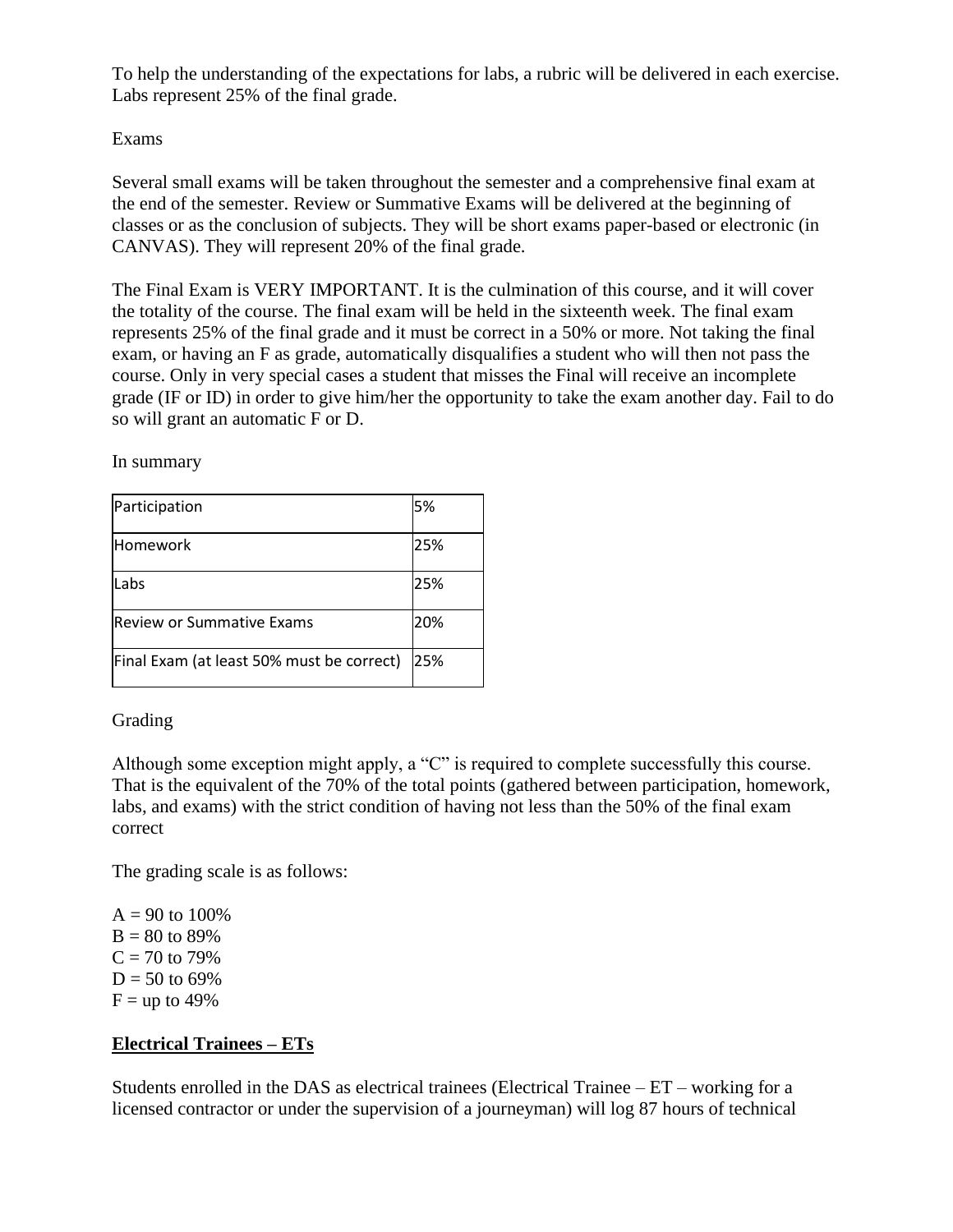education of the 150 required in a year, but must pass with a C or better in order to be accredited with the hours.

#### **Keys for success**

- Before each class, review the material of the latest class.
- Print all the RQ files in CANVAS and answer all the questions in them before taking the online quiz.
- Summarize the main points. Good summaries will help you to prepare the exams. Mark the text or keep notes with subjects that are not clear in order to ask for clarification the following class.
- All written assignments will be given with enough time to show your instructor a draft of your work.
- Corrections and tips will be given so you will be able to correct mistakes or improve answers. Use this advantage!
- Keep books, notes, and personal gear together.
- Keep track of what HW you turned in, the state of your labs, and the grades you are obtaining. These elements will give you a good idea of your progress and will show the areas that you need to work out.
- It is not bad idea to organize some group sessions to review concepts and get ready for the exams.
- Formal education, such as this class, is a short term commitment with long term consequences. Some family matters – little league, Halloween, a fishing trip, etc… - may need to take the back seat for a while. It is up to the instructor to do the upmost to deliver good content, but up to the student to achieve success.

# **Generic 16-week schedule**

| <b>WEEK</b>    |         | <b>SUBJECT</b>                                                                                             | Reading<br>(PDF files in CANVAS)                                | <b>HW</b><br>Due |
|----------------|---------|------------------------------------------------------------------------------------------------------------|-----------------------------------------------------------------|------------------|
| $\mathbf{1}$   | Lecture | Introduction, Syllabus, Review of Basic Electrical Theory, Review of<br><b>NEMA Symbols and Schematics</b> | • Mechanical, Electrical,<br>and Magnetism<br>Principles        |                  |
|                | Lab     | Review of Basic Concepts and Skills I - Lab #01                                                            |                                                                 |                  |
| $\overline{2}$ | Lecture | Electrical Machines and Control. Protection Devices                                                        | • Basic on Control<br>Circuits<br>• Limit Switches<br>• Sensors |                  |
|                | Lab     | Review of Basic Concepts and Skills II - Lab #02                                                           |                                                                 |                  |
| 3              | Lecture | The Basics of Motor Control: Two and Three-Wires Control Systems                                           |                                                                 |                  |
|                | Lab     | Two and Three-Wires Control Systems - Lab #03                                                              |                                                                 |                  |
| 4              | Lecture | The Basics of Motor Control: Safety Measures in Motor Control<br>systems                                   |                                                                 |                  |
|                | Lab     | Sequencing and Reversing Circuits - Lab #04                                                                |                                                                 |                  |
| 5              | Lecture | The Basics of Motor Control: Jogging and Braking Systems.                                                  | • Relays and Timers                                             |                  |
|                | Lab     | Braking and Jogging Basic Circuits. - Lab #05                                                              | • Manual and Magnetic                                           |                  |
| 6              | Lecture | Troubleshooting Motor Control Circuits 1st Class                                                           | Contactors and<br><b>Starters</b>                               |                  |
|                | Lab     | Troubleshooting Exercise #1 - Lab #06                                                                      |                                                                 |                  |
| $\overline{7}$ | Lecture | Timers: Types and Uses                                                                                     |                                                                 |                  |
|                | Lab     | Basic Circuits and Sequencing Using Timers - Lab #07                                                       |                                                                 |                  |